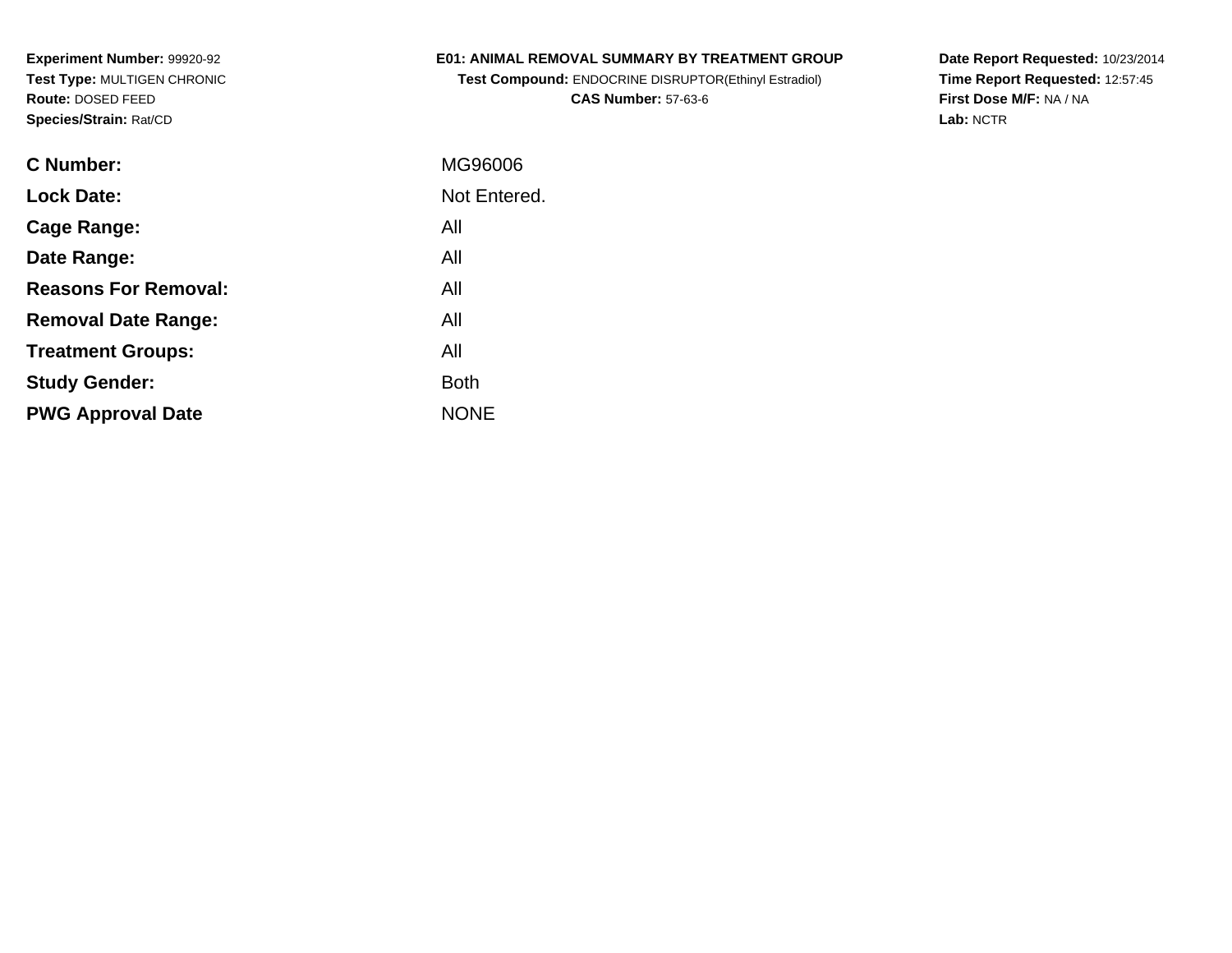**TOTAL**

143

60

## **E01: ANIMAL REMOVAL SUMMARY BY TREATMENT GROUP**

**Test Compound:** ENDOCRINE DISRUPTOR(Ethinyl Estradiol)

**CAS Number:** 57-63-6

**Date Report Requested:** 10/23/2014 **Time Report Requested:** 12:57:45**First Dose M/F:** NA / NA**Lab:** NCTR

|                  | <b>MALE</b>                         |                         |                                     |
|------------------|-------------------------------------|-------------------------|-------------------------------------|
| <b>TREATMENT</b> | <b>Moribund</b><br><b>Sacrifice</b> | <b>Natural</b><br>Death | <b>Terminal</b><br><b>Sacrifice</b> |
| F1 0PPB          | 9                                   | 8                       | 34                                  |
| F1 2PPB          | 13                                  | 6                       | 31                                  |
| F1 10PPB         | 17                                  | 3                       | 30                                  |
| F1 50PPB         | 14                                  | 4                       | 32                                  |
| F1/2PPB TO CTL   | 15                                  | 4                       | 31                                  |
| F1/10PPB TO CTL  |                                     | 10                      | 33                                  |
| F1/50PPB TO CTL  | 14                                  | 3                       | 33                                  |
| F3 0PPB          | 13                                  |                         | 30                                  |
| F3/2PPB TO CTL   | 16                                  | 6                       | 27                                  |
| F3/10 PPB TO CTL | 13                                  | 6                       | 31                                  |
| F3/50 PPB TO CTL | 12                                  | 3                       | 35                                  |

347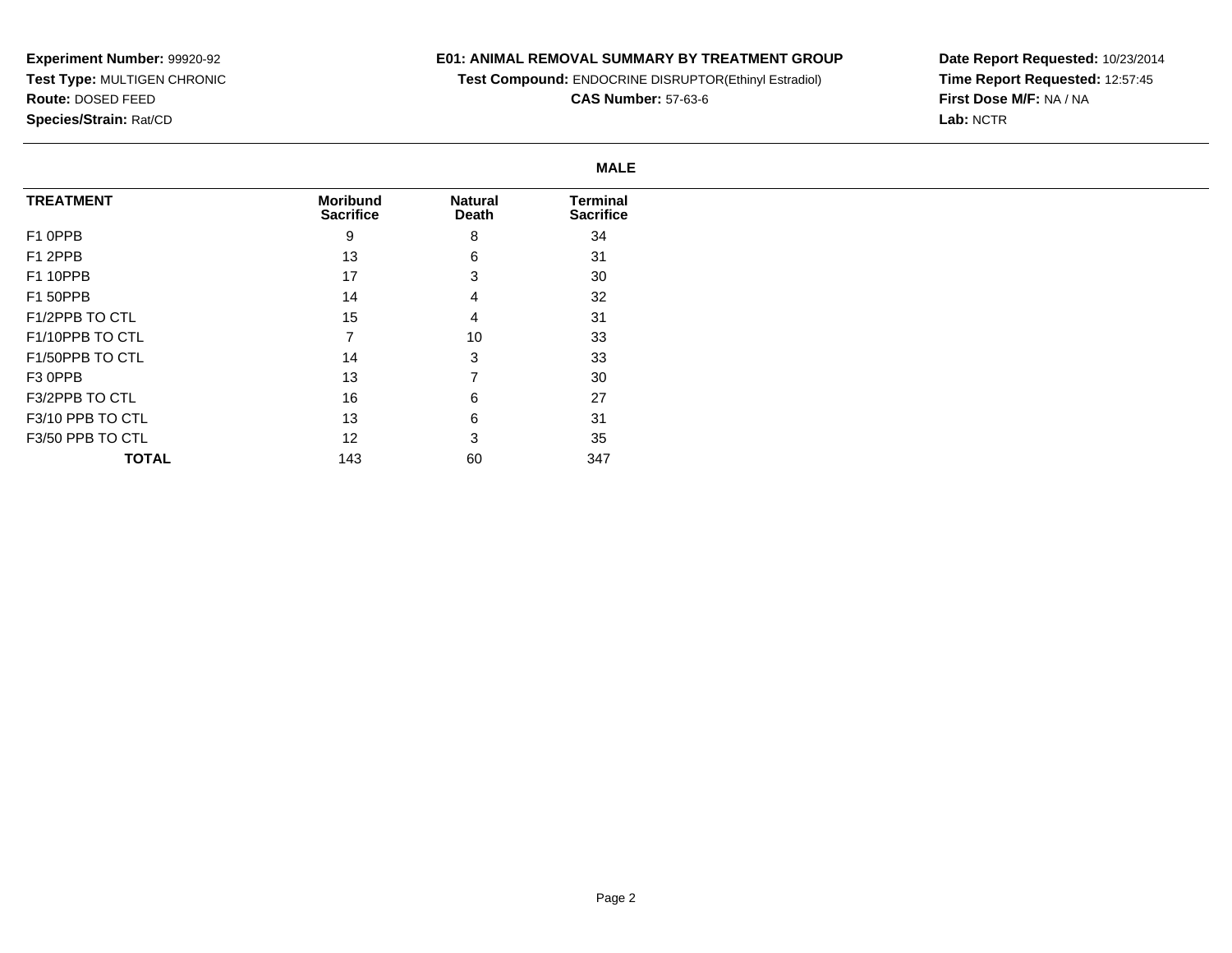### **E01: ANIMAL REMOVAL SUMMARY BY TREATMENT GROUP**

**Test Compound:** ENDOCRINE DISRUPTOR(Ethinyl Estradiol)**CAS Number:** 57-63-6

\*\*\*END OF MALE DATA\*\*\*

**Date Report Requested:** 10/23/2014**Time Report Requested:** 12:57:45**First Dose M/F:** NA / NA**Lab:** NCTR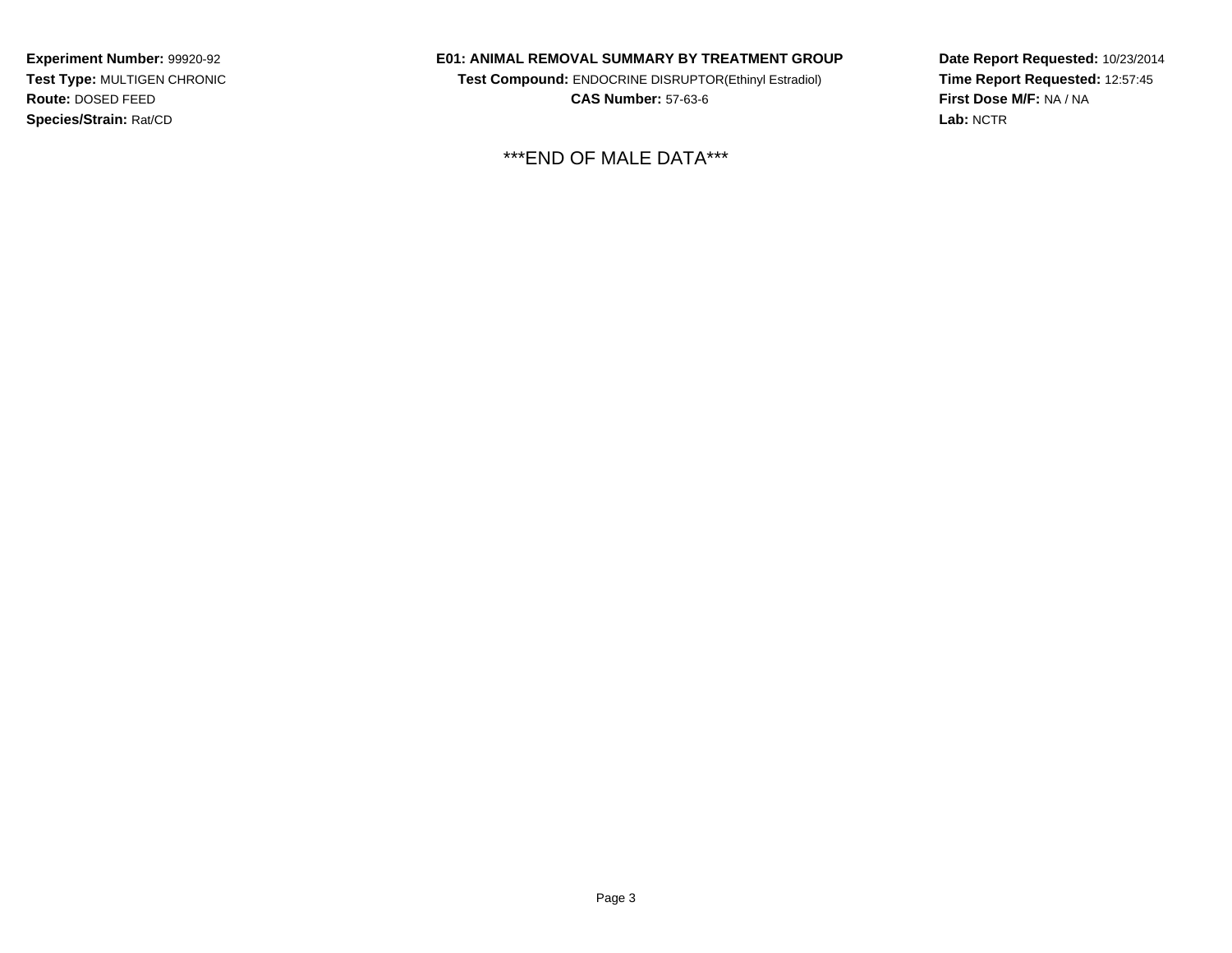## **E01: ANIMAL REMOVAL SUMMARY BY TREATMENT GROUP**

**Test Compound:** ENDOCRINE DISRUPTOR(Ethinyl Estradiol)

**CAS Number:** 57-63-6

**Date Report Requested:** 10/23/2014 **Time Report Requested:** 12:57:45**First Dose M/F:** NA / NA**Lab:** NCTR

#### **FEMALE**

| <b>TREATMENT</b> | <b>Moribund</b><br><b>Sacrifice</b> | <b>Natural</b><br>Death | <b>Terminal</b><br><b>Sacrifice</b> |
|------------------|-------------------------------------|-------------------------|-------------------------------------|
| F1 0PPB          | 25                                  | 0                       | 26                                  |
| F1 2PPB          | 22                                  | 5                       | 23                                  |
| F1 10 PPB        | 28                                  | 3                       | 19                                  |
| F1 50 PPB        | 17                                  | 8                       | 25                                  |
| F1/2PPB TO CTL   | 27                                  |                         | 16                                  |
| F1/10PPB TO CTL  | 27                                  |                         | 22                                  |
| F1/50PPB TO CTL  | 22                                  | 6                       | 22                                  |
| F3 OPPB          | 24                                  |                         | 27                                  |
| F3 /2PPB TO CTL  | 19                                  | $\overline{2}$          | 29                                  |
| F3/10PPB TO CTL  | 24                                  | 5                       | 21                                  |
| F3/50PPB TO CTL  | 23                                  | 3                       | 24                                  |
| <b>TOTAL</b>     | 258                                 | 41                      | 254                                 |